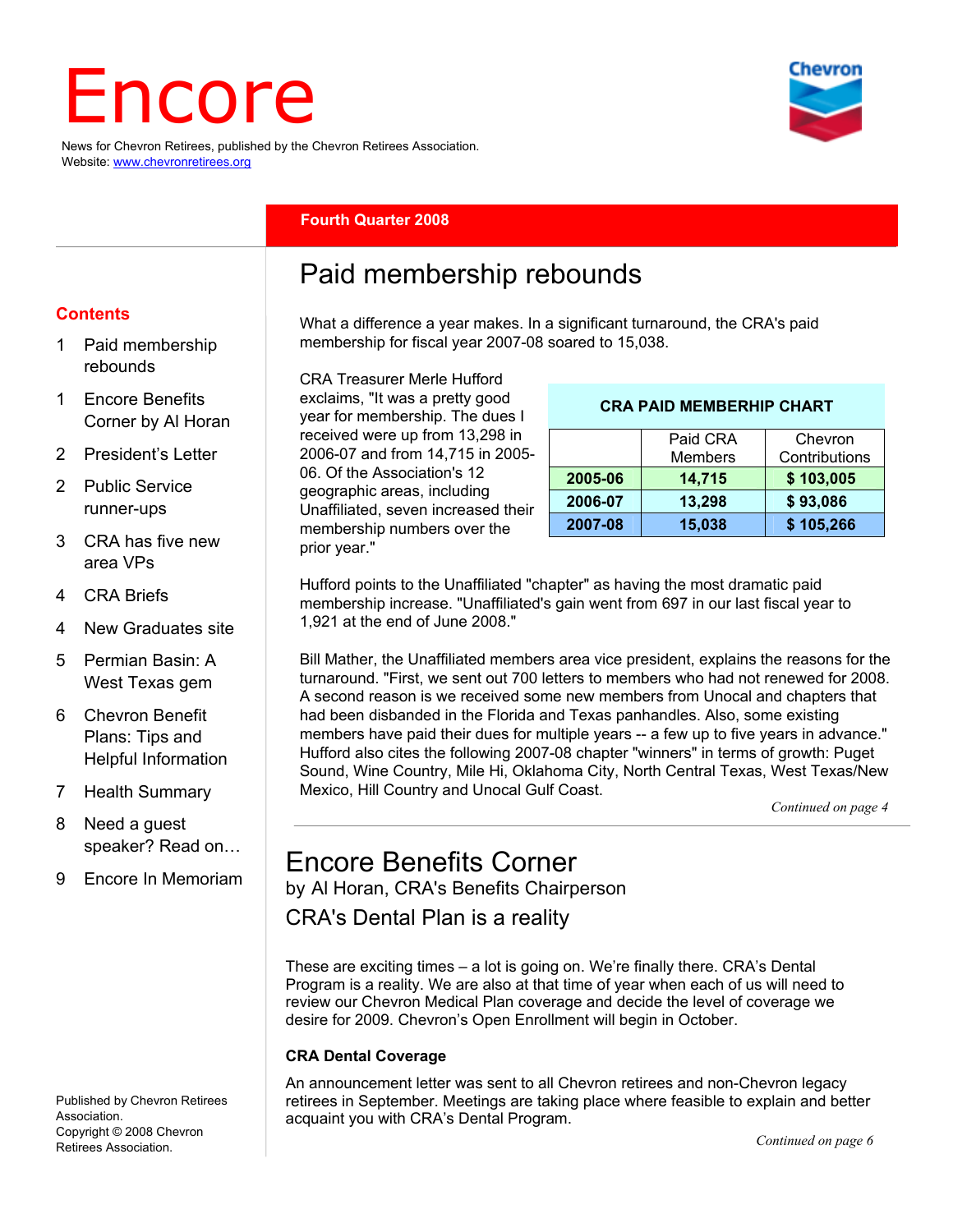Please tell your fellow retirees who are not dues-paying CRA members - but who need dental coverage - to join a CRA chapter as soon as possible so they may take advantage of the Plan.

## President's Letter

**New Dental Plan open only to Dues-Paying CRA members** 

Time is flying by rapidly. Summer is over (unless you live in Houston), football season is here and the Presidential campaigns are in full swing. These also are very exciting times for the Chevron Retirees Association because we have a DENTAL PLAN.

Many months of hard work by your Association has resulted in the establishment of the CRA Dental Plan sponsored through Met Life. We are preparing for an open enrollment this fall for a Dental Plan that will become effective April 1, 2009. The Plan is OPEN ONLY TO ALL DUES-PAYING MEMBERS of CRA.

Dedicated Al Horan and his Benefits Committee members are in the midst of communicating the Plan to all current and prospective CRA members. We all have worked many, many long hours to bring this Plan to reality. Please tell your fellow retirees who are not dues-paying CRA members - but who need dental coverage - to join a CRA chapter as soon as possible so they may take advantage of the Plan.

Let me emphasize: THIS IS A CHEVRON RETIREES ASSOCIATION PLAN - NOT A CHEVRON CORPORATION PLAN. DO NOT CALL THE CHEVRON BENEFITS HELP DESK WITH ANY QUESTIONS ABOUT THE PLAN.

By the way, hats off to Chevron for increasing the per-gallon gasoline discount to 10 cents. We, as an Association, have requested the Company to increase the discount for the last few years. Now it too is a reality.

Throughout the summer I've been receiving letters from many retirees outlining economic hardships they are facing because of inflation and increased medical premiums. As a reminder, the Association passed a resolution at the May annual meeting in Louisville to ask the Company to consider a pension supplement to help offset the many economic factors which are threatening the quality of life for many fellow retirees. I want to assure you we will be discussing these issues directly with Chevron top management this fall in hopes of a positive outcome.

Also, I wish to thank every Association officer and committee member, as well as all chapter officers and committee members, for everything you do as a leader and volunteer in trying to make a positive difference in the lives of your fellow retirees and their families.

My warmest regards, Charlie

Charlie Rhoads 2113 Briarglen Drive, Houston, TX 77027 713-871-0224; crhoads@therhoadsgroup.net

# Public Service runner-ups

*Lack of space in the previous Encore prevented us from publishing the following information:* 

Runner-up nominees for Chevron's 2008 Public Service Awards were Skip Bateman, Treasure Coast Chapter; Darwin Eaton, Tulsa; Tom Leake, North Central Texas; Lee Johnson, Tulsa Skelly-Getty-Texaco; and Oscar Stoner, Oklahoma City. No individual chapters were nominated.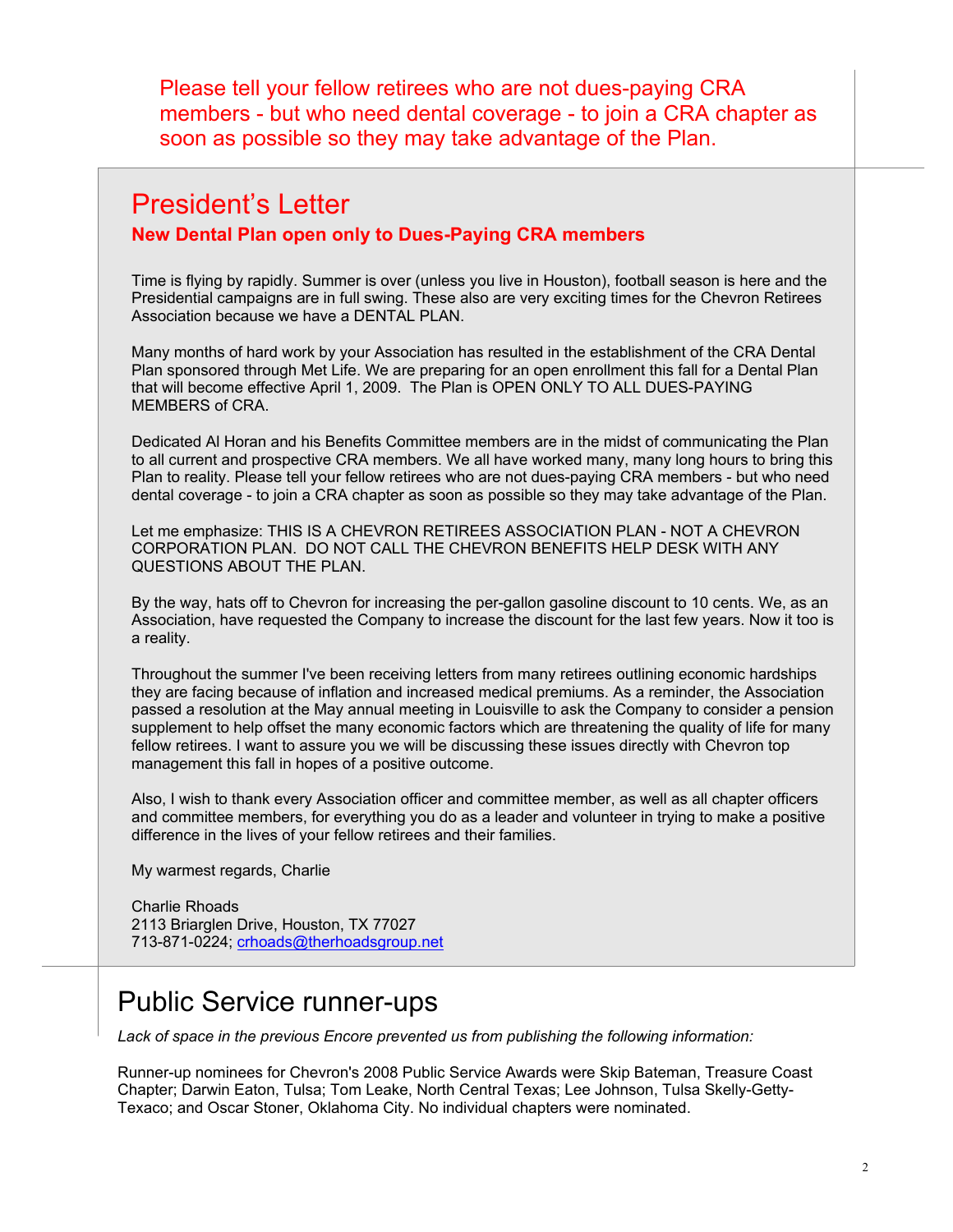# CRA has five new area VPs

Five retirees who spent their peak employment years working for Chevron, Gulf or Texaco are the CRA's new area vice presidents for the 2008-09 fiscal year.

Gary Branson is area vp of The Plains, whose turf includes six chapters in Texas and three in Oklahoma. Like two other new area vps, he is continuing as a chapter president. He is beginning a third two-year term with North Central Texas Chapter for which his wife, Pat, is secretary, treasurer and newsletter editor.

Branson and his co-volunteers have increased paid membership by 78 to 426. And at the 2007 CRA



*New area vice presidents, from left, are Gary Branson, The Plains; Frank Coe, South Texas; Dennis Dauphin, Gulf Coast; Peter Gates Northern California/Hawaii; and John Bulla Midwest.* 

annual meeting in San Francisco, he accepted the chapter's Chevron Public Service Award for its financial support of many community causes.

Branson worked a combined 36 years for Gulf/Chevron, retiring in 1988 in Port Arthur, Texas, as an accountant in Financial Accounting. His contact numbers: 109 Creekview Ln., Crandall, TX 75114; 972-427-8669; gbpb@wi-five.net.

John Bulla, originally from Nashville, retired in Tennessee in 2002 following a 32-year Texaco career in Refining, R&D and Corporate Engineering. Now he's Midwest Area area vp with responsibility for eight Chevron, Gulf, Skelly, Getty, Texaco and Unocal chapters located in six states.

Bulla is in his fourth year as president of Nashville's Music City Chapter where wife, Linda, is secretary and a CRA Benefits Committee member. He's also involved in helping the development activities of the Tennessee Technological University College of Engineering and assists his local community's electoral process of polling, registration and voting. Bulla's contact numbers: P.O. Box 3523, Brentwood, TN 37024; 615-832-1046; or jo2nlin3a@earthlink.net.

Frank Coe is area vp for South Texas, with seven Chevron, Guil, Texaco and Onocal criterian Houston. He held the 2005-07 presidency of the Metropolitan Houston Chapter. Frank Coe is area vp for South Texas, with seven Chevron, Gulf, Texaco and Unocal chapters in the Lone Star state -

For 16 years he's been a volunteer board member of Houston-based Bluebonnet Credit Union, formerly the Gulf Employees Credit Union. Coe says, "Bluebonnet, with \$70 million in assets, is more than a credit union just for Chevron employees and retirees."

Concluding a 30-year career with Gulf/Chevron, he retired in Houston in 2000 as project manager of the Y2K Project in Information Technology for the North American upstream company. Coe's contact numbers: 6219 Mound Airy Ct., Sugar Land, TX 77479; 281-565-9813; or fcoe@usa.net.

The Gulf Coast - with 11 chapters in Alabama, Louisiana and Mississippi, including two in New Orleans - is the responsibility of area vp Dennis Dauphin. Another double duty volunteer, he's starting his third year as president of Mississippi's Singing River Chapter. Dauphin retired in 1999 from Chevron's Pascagoula Refinery as Purchasing administrative supervisor, culminating 32 years with Gulf/Chevron.

His volunteerism formerly was focused in community theater, where he spent 18 years producing children's musicals and served two three-year terms on the board of Children's Theater Productions.

Dauphin resides in Ocean Springs, Miss., where during Hurricane Katrina his home lost most of its roof shingles, all its trees, a fence and foreboding floodwaters rose to the edge of his foundation. Dauphin's contact numbers: 1614 Girvan Ct., Ocean Springs, MS 39564; 228-875-7268; or oceansprings1@aol.com.

Peter Gates, area vp for Northern California/Hawaii, is immediate past president and board member of the East Bay Chapter. His volunteerism includes the Sons of Retirement, where he's been the group's secretary/newsletter editor. After a 34-year Chevron career, Gates retired in 1995 as manager, Corporate Compliance, environment, safety, fire and health. His contact numbers: 2106 Hoover Ct., Pleasant Hill, CA 94523; 925-937-2035; petegates@comcast.net.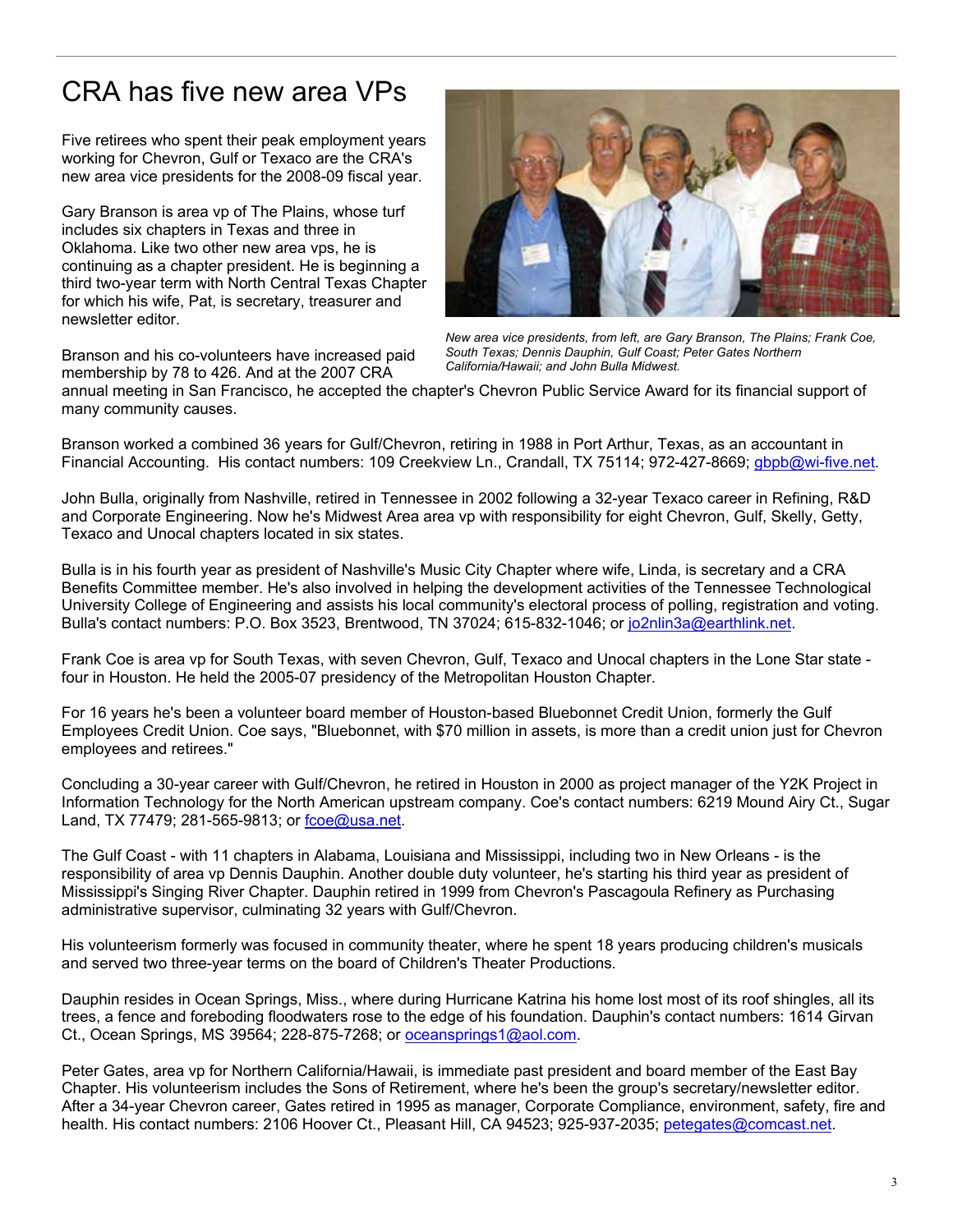# CRA Briefs

The South Bay Chapter annually donates proceeds from its "luncheon 50/50 ticket sales" to non-profit organizations. It recently donated \$500 to Trinity Care Hospice in Torrance, Calif., an organization specializing in hospice care for children and in addressing the needs of youngsters and their families. The chapter was granted a matching gift from Chevron's Humankind Program.

Clay McElroy of New Braunfels, Texas, gained recognition for Chevron's matching gifts program in his hometown newspaper. It reported that McElroy, featured in a photo, donated \$500 and obtained a \$500 matching grant from Chevron for use as scholarships for local children to attend summer art camps. He was the CRA's fifth president from 1987- 90.

For ongoing blood donor efforts, John Hamilton of Worthington, Ohio, received the "39-gallon pin" from American Red Cross. In other volunteer efforts, he repairs homes for the needy in inner-city Columbus and works with his ministry in West Virginia on projects for the less fortunate. He retired after 26 years as a Gulf Oil Sales rep in 1983 and belongs to Unaffiliated "chapter."

Fred Kalenborn of Bakersfield, Calif., the CRA's second president from 1974-78, has been named a lifetime member of the South San Joaquin Chapter. He joined Standard Oil of California in 1943 and retired as district superintendent, Producing, in 1972.

A member of the Unaffiliated and Greater New Orleans chapters is Gerald Bellis of Bullard, Texas. He and wife, Mary, have ended their volunteerism for SCORE, an agency associated with the Small Business Administration. He spent 16 years in the Tyler office counseling small businesses and people wanting to start a business. Mary was office secretary/treasurer 12 years. He ended a 37-year career in 1989 by retiring from Chevron USA in New Orleans as chief design construction engineer, Eastern Region.

## New Graduates site

For 43 years a lively retirees event called the Graduates Holiday Lunch has been an annual December fixture on the San Francisco Peninsula. Now the event has a new home. On Friday, Dec. 5, it will be held across the Bay from San Francisco at the Walnut Creek Marriott with Chevron Chairman Dave O'Reilly as guest speaker.

John Dewes, master of ceremonies at many Graduates luncheons, says a change in demographics is the reason for the move. "Attendance had been dropping at the Peninsula site. With so many retirees now living in the East Bay, we hope to revive its attendance at the Walnut Creek location."

He adds, "Although the luncheon isn't a CRA function, it is open to all retirees - 'graduates' of Chevron without any legal distinction. While most attendees are from the Bay Area, we have had folks join us from the East Coast, the Pacific Northwest and other regions who generally are on planned trips to the area."

For more details, or to get on the mailing list for an invitation, go online to john.dewes@alumni.nd.edu, call 925-939-1988 or mail a note to 108 Poppy Ct., Walnut Creek, CA 94596. The Graduates invitation also is on the CRA website.

#### Paid membership rebounds

*continued from page 1*

Among reasons for the increase by those chapters are:

- A concerted recruitment effort to reach potential members by letter and phone.
- A spurt by individual CRA members to encourage former co-workers to enroll in their chapter.
- Retirees encouraging their spouses to enroll as a dues-paying member.
- Members giving a gift membership to an inactive retiree.

Additionally, Hufford says virtually every chapter (92 of 101) came through with dues payments by the June 30 deadline.

As a reminder, \$3 from every paid annual chapter membership (\$5 from Unaffiliated members) is passed on to the national CRA. Subsequently, Chevron Corporation will make a yearly contribution to the Association that is equivalent to \$7 per paid member for a total (times 15,038) of \$105,266. Each and every fiscal year, those combined receipts play an essential role in helping to underwrite the Association's annual operating costs.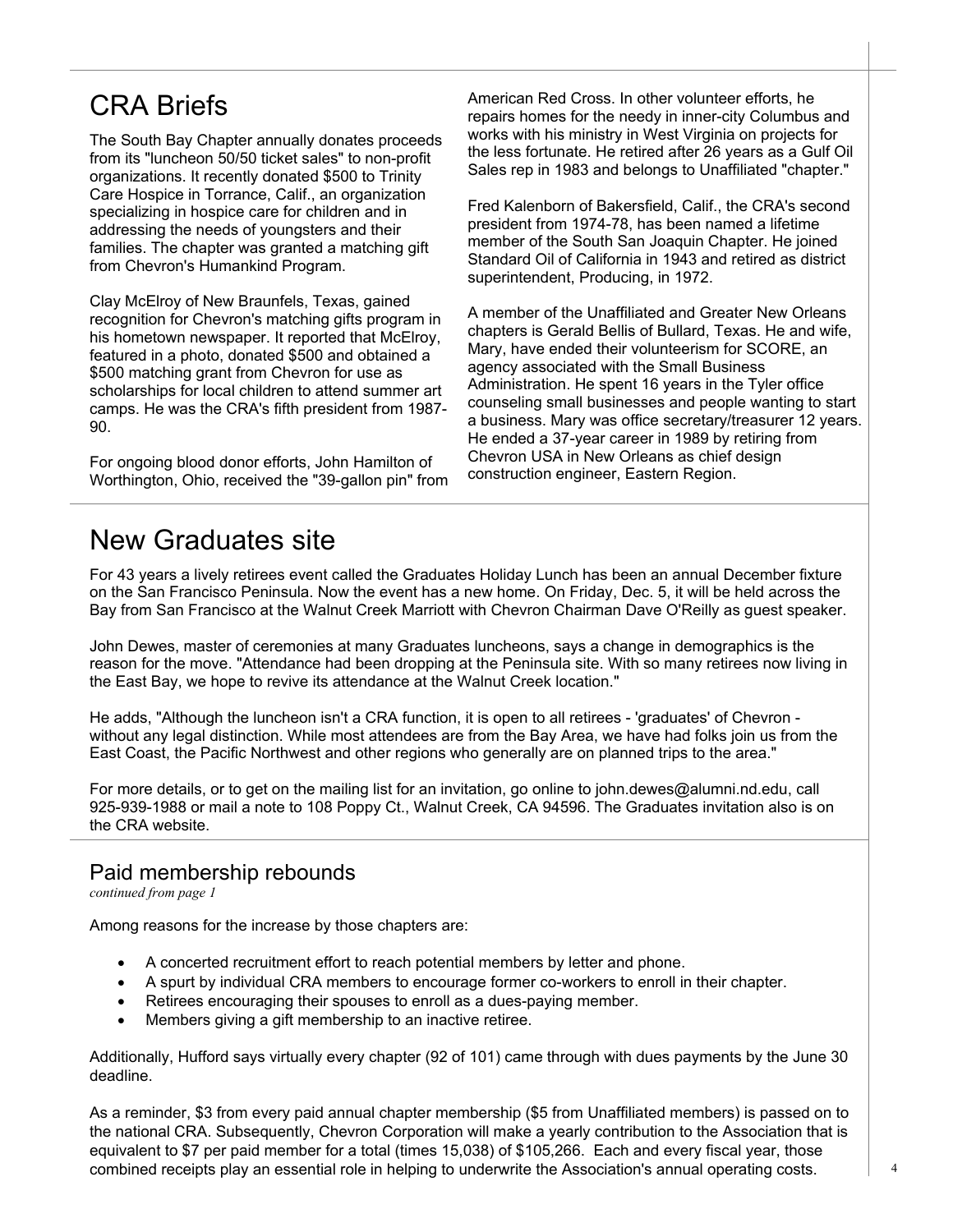## Permian Basin: A West Texas gem *(Second in a series on Association Chapters*)

It happened right after the 1985 Chevron/Gulf merger. Ray Galvin, then Chevron vice president of U.S. Production, asked Midland Gulf retirees Jack C. Howard, William Adkins, John Rowbotham and others to establish a Chevron chapter in the Permian Basin of West Texas for retirees of both corporations.

Permian Basin Chapter's inaugural meeting was May 21, 1986 in Midland with Howard as president and Adkins vice president. Today the chapter is holding steady at 175 paid members, including a few Unocal retirees.

Maxine Nelson, the newsletter coordinator/editor since it was launched in 1992, reports, "Although the chapter was established to serve retirees in the West Texas/southeast New Mexico areas, our membership has spread to about 13 states."



*Attendees at a Permian Basin Chapter luncheon meeting included, from left, George Puscas, 2007 president; Carol Hartman, current president; and Bill Merkel, former Plains area vice president.* 

Chapter President Carol Hartman adds, "The key that links our relocated and local members is our quarterly chapter newsletter. It's the prime reason we are a special CRA chapter."

For example:

- Special produced booklets accompany the newsletter from time to time. Most notable: the 28-page "Twentieth Anniversary of Permian Basin Chapter" and the 69-page "Lest We Forget: They Served Their Country." The latter, published in September 2001, featured the military experiences, in their own words, of 88 chapter World War II veterans.
- Among special articles published: "Our Presidents, Past and Present," "The Merger: Gulf Oil Corporation & Standard Oil of California" and "A Fond Look Back at Life in the Oil Camps."

Added factors which make Permian Basin noteworthy are:

- Quarterly luncheon meetings often are held at non-restaurant sites in the twin cities of Midland and Odessa. Examples: The Petroleum Museum, American Airpower Heritage Museum, Ranchland Hills Country Club, Golf Course Church of Christ and Midland Woman's Club. A treat was a meeting at Alliance Hospital-Education Center in Odessa, where cardiology and orthopaedic department representatives gave an overview of some procedures and techniques available at the complex.
- Luncheon meetings are the first Friday each quarter so members across West Texas can complete the roundtrip drive in one day. A few make the 350-mile drive from Dallas.
- Last December's "Holiday Luncheon" was a hit because it was free for members and spouses. Hartman says, "We are hoping to do that again this year. We can afford it because we've gradually built up a nice chapter bank account over 22 years."
- For many years the chapter joined with local Chevron employees in contributing to the Salvation Army's "Dressa-Live Angel" program that provided new clothing for Midland children who needed a little help from their friends.
- Volunteerism is prime among members. Many, like Hartman, serve as Petroleum Museum docents. Others assist in the annual Texas-size garage sale at Midland Senior Center.
- Hartman is the first surviving spouse to be Permian's president. Husband, Jim, a Gulf geologist 24 years and 2001-02 chapter president, passed away earlier this year.

Nelson adds, "Chevron's Midland office has supported our newsletter (10-14 pages) and other publishing activities by providing printing and mailing services. Without their support, our efforts would have to be drastically scaled back."

A final note. In 2002, Texaco retirees established their own CRA chapter in Midland. President Frank Gray says, "This May we changed our name to West Tex/NM Chapter. We have 107 paid members, 70 percent of them Texaco/30 percent Unocal. Our meetings are in the evening, which everybody likes. We have had one joint meeting with the Chevron chapter."

Gray retired in 2002 in Midland after a 33-year Texaco career. He was manager, Regulatory Compliance.<br>5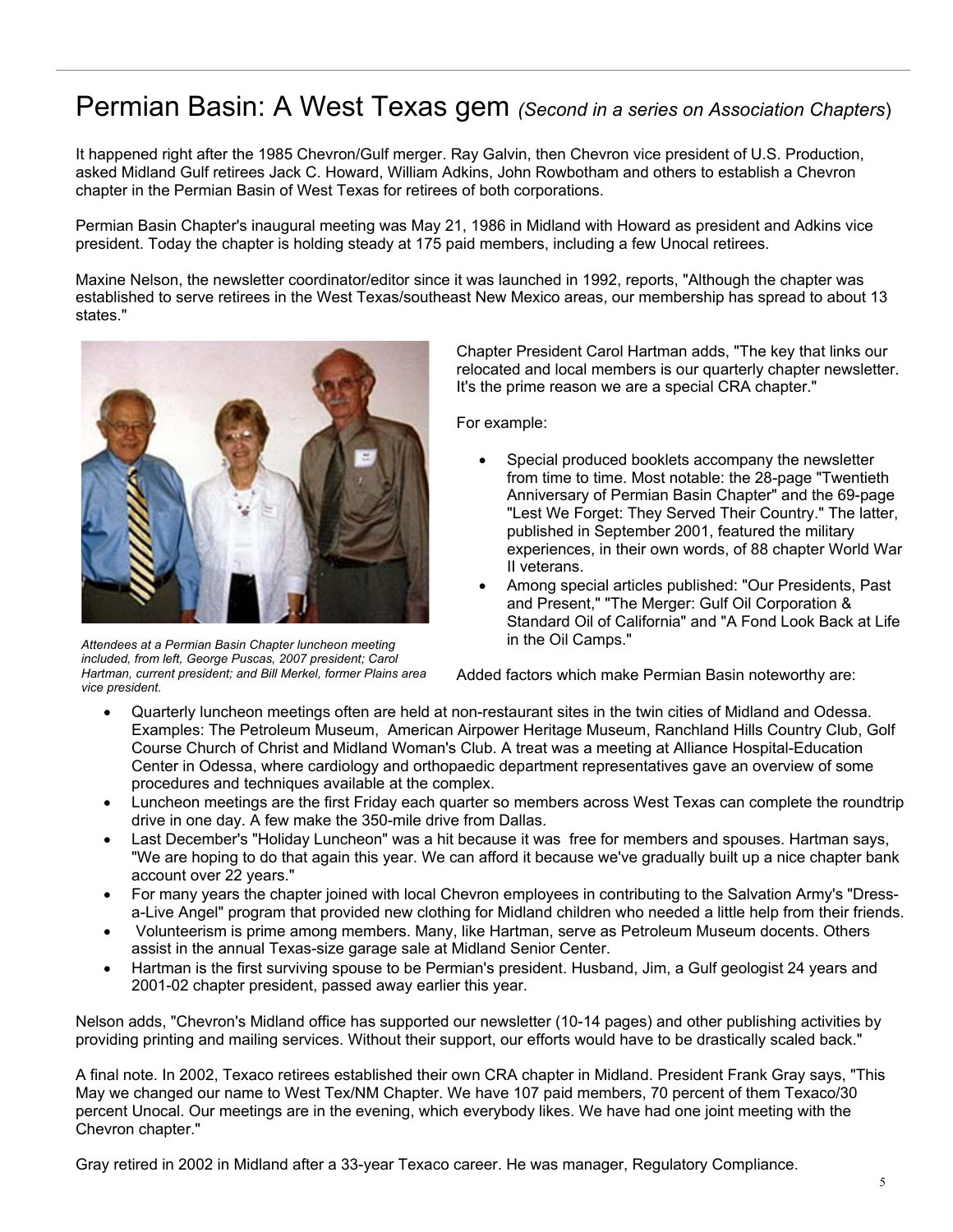## Encore Benefits Corner

*continued from page 1*

Also further information about the Program may be found at the website for the Program, www.cradental.com. Finally, in January all dues paying CRA Members will receive enrollment packets. Under the Program every dues paying Member will be eligible to join one of two Dental Plans that are offered through MetLife. The effective date of the Dental Program is April 1, 2009.

### **Chevron Medical Coverage**

It's a little early to comment on changes, if any, to Chevron's Medical Plans for 2009. We were scheduled to meet with Chevron on October 1 to discuss what's happening to the Plans for 2009. In addition to the enrollment package you'll be receiving from Chevron in October, you'll be able to access supplemental information through Chevron's HR Center as well as supplemental material that will be made available through CRA. We'll all try to help by taking the mystery out of insurance, i.e., provide clear and concise information. The only word of caution is to arrange automatic monthly premium payment through your bank, and remember if you decline Chevron coverage for 2009 your dependents will not have the opportunity to rejoin a Chevron Medical Plan if you should die before Chevron's next open enrollment.

## **Pension Supplementation Increase**

We like you are very much concerned about the state of our economy and rising prices. We can truly understand the problem of trying to deal with rising costs if you are on a fixed income. Just to update you, we've been in discussions with Chevron about this very point. Also, the need for a Pension Supplementation Increase was on our agenda for our October 1 meeting with Chevron. We'll be in touch soon. Please try to bear with us.

#### **Chevron Benefit Plans: Tips and Helpful Information**

**Type of Issue and Contact:** 

§ **Eligibility, Enrollment, and Changes (Covered Individuals, Address, etc.):** Chevron's HR Service Center

#### § **Plan Coverage and Claims:**

- § **Medical:**
	- **Medicare Eligible:** United Healthcare
	- **Non-Medicare Eligible:** Blue Cross Life & Health or United Healthcare (see your ID card for your vendor)
- § **Prescription Drugs:** Medco
- § **Vision:** EyeMed Vision Care
- § **Dental (Provided through Chevron Corporation Only):** United Concordia
- § **Death:** Chevron's HR Service Center

§ Please note some individuals may receive coverage through a different provider such as medical and dental. Please refer to your Member Identification Card for your provider information.

#### **Personal Information:**

When you contact Chevron's HR Service Center or Plan Administrator (United Healthcare, etc.) you will be asked for your name and may be asked to provide any of the following additional personal information:

§ Date of Birth

- § Home Address and Telephone Number
- § Social Security Number
- § Medicare Number
- § Chevron Plan Member Number
- § Your Pin Number (Issued by Chevron)
- § Claim Number
- § Prescription Number and Name of Medication

#### **Other Helpful Information and Tips:**

In addition to your Personal Information you may wish to also consider having the following information and material at hand:

- § Dates and Types of Service Provided
- § Name and Contact Information for your Medical Care Provider
- § Pertinent Documents, e.g., copy of Explanation of Benefits Form, Hospital and Doctor Bills, etc.
- § Your Questions in written form

When telephoning Chevron's HR Service Center or Plan Administrator you should follow the prompts provided by the automated system. However, if you wish to speak to a representative you should ask to speak to an Agent or Representative. Alternatively, if you remain silent you should be transferred to an Agent or Representative.

#### **Contact Information:**

Chevron's HR Service Center:

- § Phone: In US: 1-888-TALK2HR (1-888-825-5247) Outside US: 610-669-8595
- § Fax: 1-888-329-8647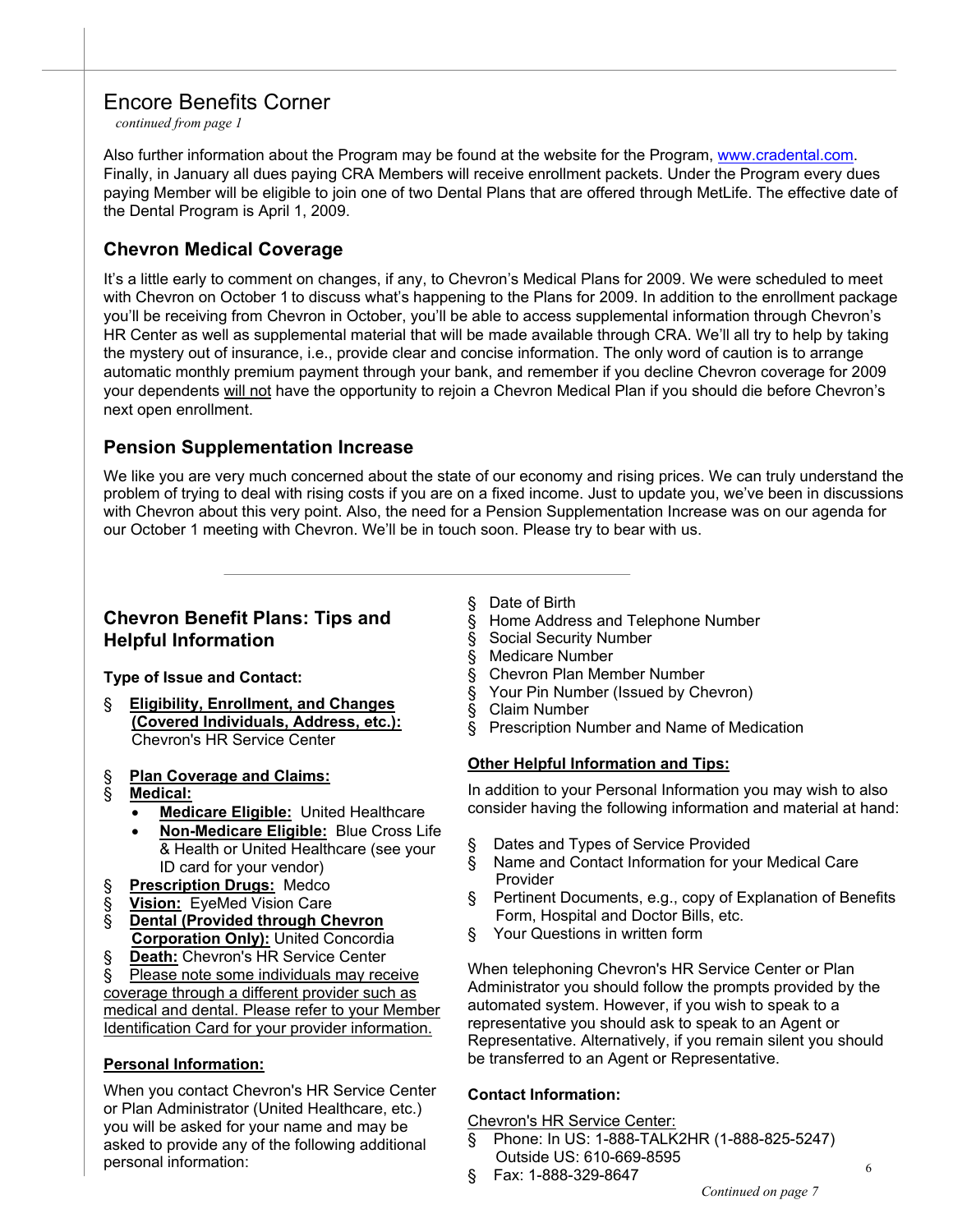## Encore Benefits Corner

*continued from page 6*

- § Hours of Operation:
	- Pacific Time: 6am 5pm
	- Central Time: 8am 7pm
	- Eastern Time: 9am 8pm
	- Mountain Time: 7am 6pm
- § Mailing Address: Chevron Human Resources Service Center,
- Box 436, Little Falls, NJ 07424
- § Web Site:
	- Benefits Connection: www.hr2.chevron.com (Click Benefits Connection)
	- Available on Site:
		- Benefit Summaries one page summaries of coverage (Log In, then Click Health and Welfare followed by Coverage Overview or Enrollment Worksheet)
		- Summary Plan Descriptions (SPD's) (Click Retiree Center, then click For US Retirees)

#### United Healthcare:

- § Group Number: 247848
- § Phone:
	- Customer Service: 1-800-654-0079
	- Nurse: 1-800-691-0021
- § Emotional Issues: 1-800-860-8205
- § Web Site: www.myuhc.com

#### Blue Cross Life & Health:

- § Group Number: 1808FC
- § Phone:
	- Customer Service: 1-888-209-7974
	- Nurse: 1-888-323-0795
	- § Emotional Issues: 1-800-860-8205
- § Web Site: www.bluecrossca.com/clients/chevron

#### Medco:

- § Group Numbers: Medicare Eligible: CDM3896,
- Non-Medicare Eligible: CT1839
- § Phone:
	- Customer Service: Medicare Eligible: 1-800-935-6215, Non-Medicare Eligible: 1-800-987-8368
- § Prescription Renewals
- § Web Site: www.medcohealth.com
- § EyeMed Vision Care:
- § Phone, Customer Service: 866-9EYEMED (866-939-3633)
- § Web Site: www.eyemedvisioncare.com
- § United Concordia:
- § Phone, Customer Service: 1-877-424-3876
- § Web Site: www.ucci.com
- § Social Security:
- § Phone: 1-800-772-1213 (National)
- § Web Site: www.ssa.gov
- Medicare:
- § Phone: 1-800-633-4227
- § Web Site: www.medicare.gov

## **Health Summary**

You may wish to consider keeping in your possession at all times a document that contains all or some the items shown below. You should also consider including other information that may be pertinent to you.

The main objective of having a summary is to help with completing medical questionnaires and as an aid to medical professionals in case of an emergency. You may wish to consider including the following information in the Summary.

#### **Personal Information:**

- § Name
- § Date of Birth
- § Home Address
- § Telephone Number
- § Social Security Number
- § Medicare Number
- § Marital Status
- § Emergency Contact Information
- § Medical Insurance Information
- § Treating Physicians' Information

#### **Current Medical Condition:**

- § Illnesses: Conditions, how long treated, etc.
- § Prescriptions: Drugs & Non-Prescription
- Drugs Taken
- § Known Allergies
- § Tobacco and Alcohol Consumption

#### **Past Illnesses and Surgery:**

- § Details, including years
- § Current status of illnesses

#### **Family Medical History:**

- § Details: Conditions, etc.
- § Current status of individual

#### **Other:**

- § Living Will/Directive to Physicians: Copy
- § Power of Attorney for Health Care: Copy

While it may be a good idea to carry this information with you, there is the practical issue of how this can be done conveniently. If you are a woman you may wish to consider folding the documents and placing them in a plastic zip-lock bag. The bag could then be carried in your purse. If you are a man you may wish to consider writing most of the information on the backs of business cards. The cards could then be carried in your wallet.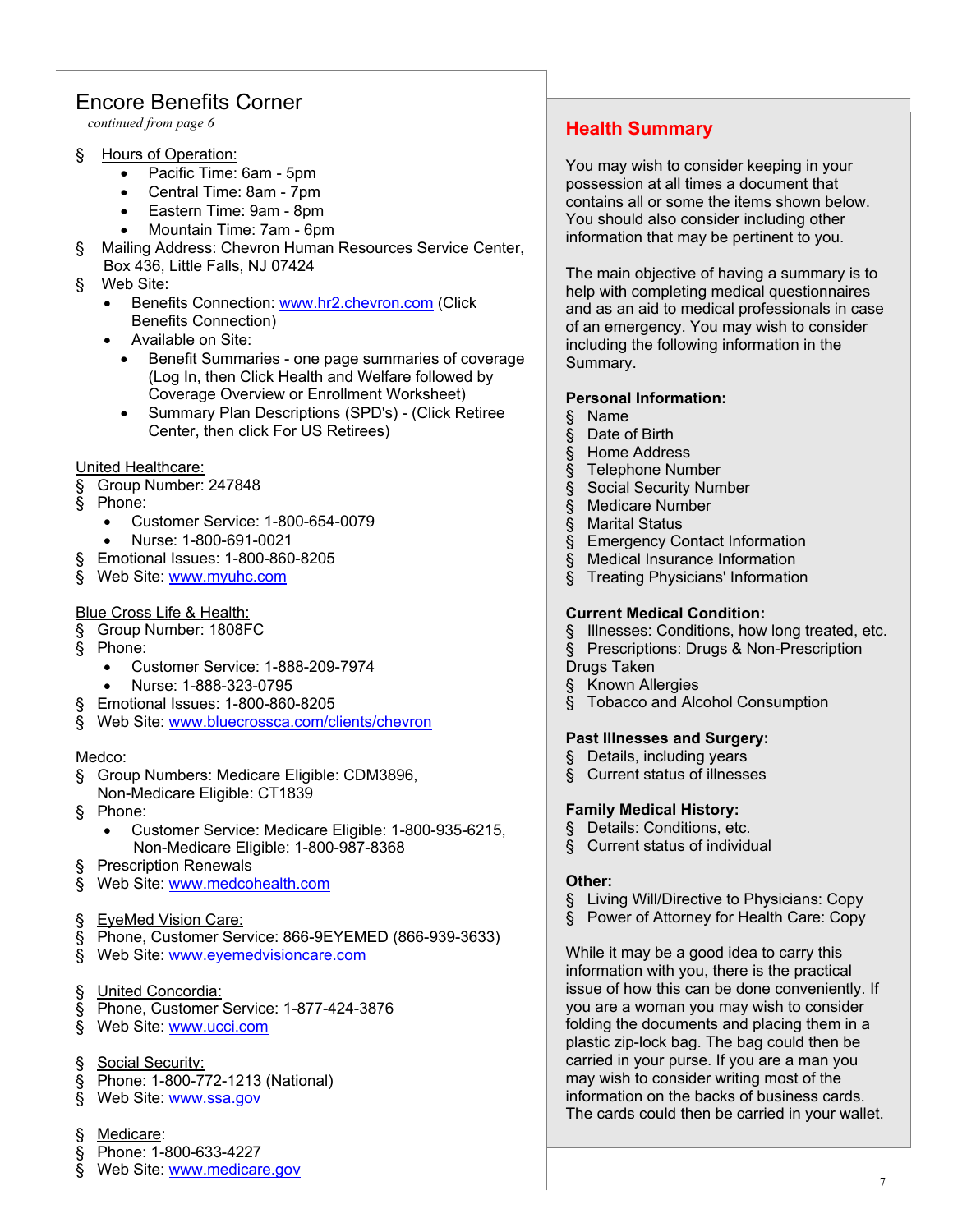# Need a guest speaker? Read on…

Guest speakers often serve as an added attraction for CRA members attending a chapter luncheon meeting. Speakers can range from Chevron executives and medical experts to AARP representatives and those with expertise on varied senior-related themes. If your officers are seeking fresh ideas as to what kind of speakers to invite, here are examples from a dozen chapters:

San Francisco Chapter: A timely speaker was Chevron's Jim Aleveras, general manager, Investor Relations. He gave a macro view of the stock and oil markets, economy and how the investment community views Chevron. At a previous meeting, Emily Bach's theme was "The 10 Common Investment Mistakes Retirees Make and How to Be Sure You Avoid Them." She is senior vice president, Wealth Advisor Retirement Planning, for The Bach Group at Morgan Stanley.

Puget Sound: Al Chiamulera spoke on the AARP Driver Safety Program. He discussed why retirees should take the course.

South Bay: John Pope from The Public Group of the Port of Long Beach provided an insight into the port's complex activities. That facility is one of the world's busiest container shipping ports. An earlier speaker was Bill Calderwood, a Chevron retiree whose topic was "What Do You Need to Know and Do When You Lose a Loved One."

Metropolitan Houston: Dr. Michael Rorick, CEO/president of Houston Health & Wellness and one of West Houston's most experienced chiropractors, gave a talk on seven steps to increase one's energy. He listed eating better, drinking more water, taking vitamins and minerals, getting more rest, understanding your body's control systems, getting better organized and strengthening your spine.

Mile Hi: "Fraud Alert" was the theme of Fred Joseph, the State of Colorado's Security Commissioner. He discussed retiree "con games"- - like cheap apartment homes in Florida, gold mines in Africa and a new way to extract ethanol from garbage - - plus the activities of his office to stop them. Another speaker: Dan Johnson, regional Government and Public Affairs manager for Chevron, updated the Company's oil/gas activities in the Rocky Mountain region.

Sacramento: Speakers were trainers from "Guide Dogs for the Blind," who were accompanied by two dogs with 6-9 months of training.

Tulsa Skelly-Getty-Texaco: Chris Bossum, supervisor of Hillcrest Exercise and Lifestyle Programs, called upon 22

# Chevron

Chevron Retirees Association. For story ideas, contact: Walt Roessing, Managing Editor 4817 Palm Ave, #M, La Mesa, CA 91941 E-mail: wlroessing@cs.com (619) 697-9702

For questions regarding Encore www.chevronretirees.org, contact: Maree "MJ" Stone, Chair Communications Committee 30600 N. Pima Rd., No. 101, Scottsdale, AZ, 85266 E-mail: msto@att.net (480) 595-2872

The Chevron Retirees Association is not a subsidiary of Chevron Corporation but an independent organization of retired employees of Chevron or its predecessor companies.

years experience in the field of health and exercise science to offer advice on how to keep fit and continue to live comfortably.

North Central Texas: Taking center "stage" at a luncheon was Sandra Jones, director of nurses for Hospice Health Care Network in Arlington.

Contra Costa: Recent Chevron speakers were Dr. Edgard Habib, chief economist, and Robert Ryan, vice president, Global Exploration. Robert B. DiMartino discussed "New Technology Used in Eye Care,"an apt topic since many retirees wear glasses or contacts. He is an associate professor of Clinical Optometry at the University of California, Berkeley, and a practicing optometrist.

La Habra: Retirement income services and pension analysis were *Relations.* 



*San Francisco Chapter Vice President Kathleen Henschel introduces guest luncheon speaker Jim Aleveras, Chevron general manager for Investor* 

highlighted by Dave Nash, senior financial advisor, Merrill Lynch.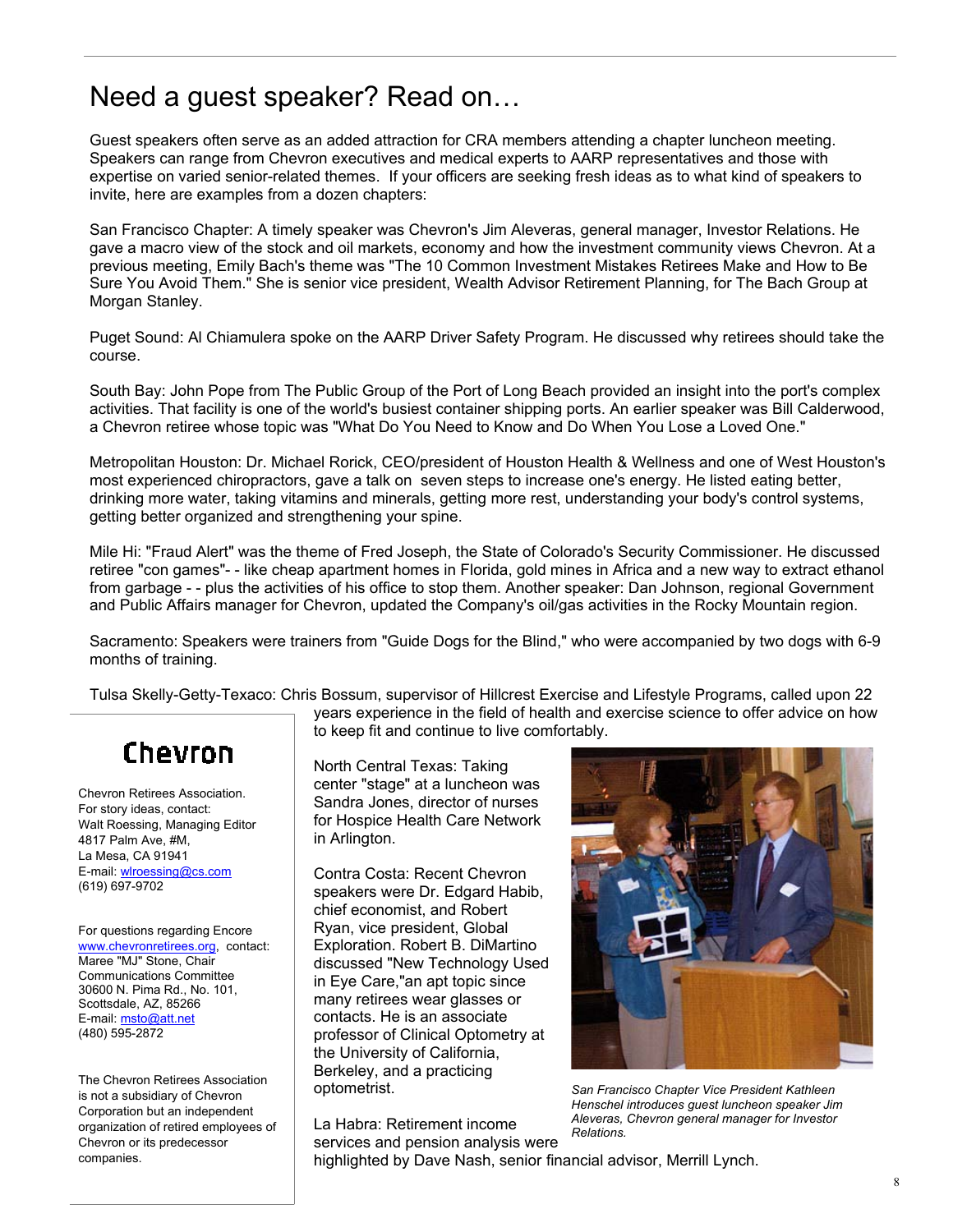## Encore In Memoriam: **April 2008 – June 2008**

*As reported by Chevron during this period*

**Effective immediately Chevron will no longer provide the date of death.** 

Grau, Howard Harold, Caltex, Ret. 1996 Guba, Theodore W., Caltex, Ret. 1984 Roth, Madeline A., Caltex, Ret. 1973 Walko, Edward Nicholas, Caltex, Ret. 1986

Allred, Auby L., Chevron, Ret. 1977 Anderson, Richard L., Chevron, Ret. 1982 Aragon, Hector N., Chevron, Ret. 1988 Archer, Francis O., Chevron, Ret. 1987 Asberry, Archibald, Chevron, Ret. 1987 Ashcraft, Loren W., Chevron, Ret. 1978 Barrett, Harold R., Chevron, Ret. 1982 Birkhimer, John B., Chevron, Ret. 1983 Blomberg, Robert S., Chevron, Ret. 1986 Boyd, James B., Chevron, Ret. 1977 Brimer, Jo Ann A., Chevron, Ret. 1990 Bunker, John K., Chevron, Ret. 1999 Burnley, Laurence B., Chevron, Ret. 1977 Bush, William L., Chevron, Ret. 1962 Byrnes, Robert E., Chevron, Ret. 1975 Carter, Herman T., Chevron, Ret. 1986 Chamberlain, John B., Chevron, Ret. 1986 Clonts, Cameron W., Chevron, Ret. 1990 Colvin, George L., Chevron, Ret. 1976 Counts, Malcolm D., Chevron, Ret. 1977 Cox, Harold G., Chevron, Ret. 1986 Cranche, M. P., Chevron, Ret. 1986 Cunningham, L. D., Chevron, Ret. 1999 Daily, Francis W., Chevron, Ret. 1986 Davey, William H., Chevron, Ret. 1977 Davey Jr., Arthur, Chevron, Ret. 1977 Davies, John N., Chevron, Ret. 1992 Davis, M. R., Chevron, Ret. 1986 Demorest, Jack L., Chevron, Ret. 1985 Dyakanoff, W. W., Chevron, Ret. 1982 Ecord, Bruce B., Chevron, Ret. 1988 Erickson, Eric R., Chevron, Ret. 1985 Farley, Eugene D., Chevron, Ret. 1992 Farris, William W., Chevron, Ret. 1982 Fincannon, Elijah E., Chevron, Ret. 1976 Gast, Walter C., Chevron, Ret. 1992 Giacobbe, Andrew A., Chevron, Ret. 1983 Gibbs, P. D., Chevron, Ret. 1986 Goodearl, J. R., Chevron, Ret. 1990 Goodrich, Charles H., Chevron, Ret. 1973 Hanks, Leola, Chevron, Ret. 2000 Hardison, Lynwood W., Chevron, Ret. 1976 Harris, J B., Chevron, Ret. 1983 Hatfield, Douglas E., Chevron, Ret. 1992 Hawley, E H., Chevron, Ret. 1980 Hernandez, Miguel A., Chevron, Ret. 1996 Hilton, Roy, Chevron, Ret. 1992 Hogan Jr., Daniel P., Chevron, Ret. 1986 Holzmeister, R. M., Chevron, Ret. 1977 Howland, E. R., Chevron, Ret. 1985 Huff, Heloise E., Chevron, Ret. 1979 Hurley, William B., Chevron, Ret. 1986 Husband, Patricia J., Chevron, Ret. 1992 Johnson, Elmer E., Chevron, Ret. 1965 Jones, Robert W., Chevron, Ret. 1985 Karr, R. J., Chevron, Ret. 1986 Kaumeheiwa, Carl L.., Chevron, Ret. 1992 Kieron, H., Chevron, Ret. 1983 Klee, Kenneth J., Chevron, Ret. 1991 Klossner Jr., Walter J., Chevron, Ret. 1986 Kurofsky, Frances M., Chevron, Ret. 1983 Larkin, Curtis A., Chevron, Ret. 1997 Leaverton, Shirley J., Chevron, Ret. 1992 Lee, Willard W., Chevron, Ret. 1980 Lehman, Lee R., Chevron, Ret. 1990 Leitz, Jemison J., Chevron, Ret. 1985 Lewis, Clifford L., Chevron, Ret. 2003 Maher, Bernard J., Chevron, Ret. 2003 Marsh, Winifred C., Chevron, Ret. 1989

Massey, Laughn W., Chevron, Ret. 1990 McAndrews, Paul F., Chevron, Ret. 1984 McClenny, Norman C., Chevron, Ret. 1977 Mccown Jr., Elzie I., Chevron, Ret. 1996 McKenna, James A., Chevron, Ret. 1971 Mcree, Mary E., Chevron, Ret. 2001. Melvin, Harold M., Chevron, Ret. 1992 Miller, Lynn E., Chevron, Ret. 1976 Minton, William J., Chevron, Ret. 1979 Monget, James A., Chevron, Ret. 1985 Morrison, Thomas W., Chevron, Ret. 1977 Myers, Leland A., Chevron, Ret. 1981 Norton, Eugene O., Chevron, Ret. 1975 Nunez, Charles A., Chevron, Ret. 1992 Ogaffney, Patricia D., Chevron, Ret. 2002 Ohaver, Lester E., Chevron, Ret. 1976 Ostrom, John R., Chevron, Ret. 1986 Park, N. R., Chevron, Ret. 1980 Petersen, Jim N., Chevron, Ret. 1986 Pickering, Kennith K., Chevron, Ret. 1992 Pope, G. C., Chevron, Ret. 1981 Prideaux-Brune, R., Chevron, Ret. 1986 Rathburn, Richard P., Chevron, Ret. 1977 Rech, Joseph R., Chevron, Ret. 1985 Rogers, K. R., Chevron, Ret. 1983 Rosenblatt, Bruce A., Chevron, Ret. 1990 Ross, Wallace W., Chevron, Ret. 1978 Roy, Julian L., Chevron, Ret. 1986 Sandell, Richard P., Chevron, Ret. 1992 Scheloski, Robert M., Chevron, Ret. 1970 Schill Jr., Walter A., Chevron, Ret. 1986 Schmelzel, Walter L., Chevron, Ret. 1986 Sellers, Nina E, Chevron, Ret. 1969 Shephard, C. R., Chevron, Ret. 1986 Shepherd, Bennie V., Chevron, Ret. 1980 Silbaugh, Robert J., Chevron, Ret. 1986 Slater, Virginia E., Chevron, Ret. 1981 Smay, David P., Chevron, Ret. 2005 Smith, Thad C., Chevron, Ret. 1987 Spaulding, Hubert J., Chevron, Ret. 2004 Squires, Lila N., Chevron, Ret. 1986 Stelljes, V. D., Chevron, Ret. 1990 Stoddard, William E., Chevron, Ret. 1997 Tabucchi, Mark E., Chevron, Ret. 2004 Thomas, Miles E., Chevron, Ret. 1982 Thompson, Steven H., Chevron, Ret. 2003 Transtrom, George C., Chevron, Ret. 1978 Van Dyk, Adrian C., Chevron, Ret. 1985 Vietti, John, Chevron, Ret. 1982 Vineyard, Chester V., Chevron, Ret. 1978 Voulkos, Carol L., Chevron, Ret. 1977 Walker, Hilton E., Chevron, Ret. 1996 Walker, John W., Chevron, Ret. 1985 Walsh, James E., Chevron, Ret. 1986 Walz, Elwood R., Chevron, Ret. 1976 Waschuck, J., Chevron, Ret. 1981 Watkins, L. M., Chevron, Ret. 1982 Webster, James H., Chevron, Ret. 1974 Wilson, Kenneth D., Chevron, Ret. 1983 Wilson Jr., George O., Chevron, Ret. 1977

Akins, Barbara J., Getty, Ret. 1994 Anderson, Alex, Getty, Ret. 2002 Ballou, Robert A., Getty, Ret. 1973 Buller, Robert W., Getty, Ret. 2002

Due to space constraints, the remainder of the April 2008 – June 2008 In Memoriam will appear in the next issue of Encore. Alternatively, the web edition of the Quarter 3 2008 Encore contains the entire list of names.

Below are the names that were left off of the

January 2008 – March 2008 listing in the Quarter 3 2008 Encore.

Brice, Raymond C., Getty, Ret. 1986 Bump Jr., George F., Getty Ret. 1985, Cantrell Jr., Hubert, Getty Ret. 1985, Chapel, Robert L., Getty, Ret. 1983 Chapman, Lawrence M., Getty, Ret. 1984 Cooke, Charles W., Getty Ret. 1977, Copeland Jr., Thomas W., Getty, Ret. 1984 Dailey, Barbara B., Getty, Ret. 1978 Elmore, Loyd T., Getty Ret. 1966, Ezell, Harold, Getty Ret. 1985, Farmer, Tony V., Getty, Ret. 1978 Gartin, Archie W., Getty Ret. 1975, Graves, Waldo E., Getty, Ret. 1979 Hall, Harry H., Getty Ret. 1986, Hepler, Lynn M., Getty, Ret. 1985 Higgs, Harold L., Getty Ret. 1979, Hoard, Sidney B., Getty Ret. 1984, Howell, Joyce M., Getty, Ret. 1992 Huckins, Gerold E., Getty, Ret. 1990 Insco, Hugh, Getty Ret. 1982, Johnson, Clifford D., Getty Ret. 2002, Jordan, Donald R., Getty, Ret. 1991 Karmer, Forrest J., Getty, Ret. 1984 Kirkman, Ellen D., Getty Ret. 1974, Lackey, William D., Getty Ret. 1986, Maness, Dois H., Getty Ret. 1976, Marrs, James D., Getty, Ret. 1984 Martin, Alfred M., Getty, Ret. 1985 Martin, William, Getty, Ret. 1966 Mathews, Paul W., Getty Ret. 1984, Miller, Lloyd E., Getty, Ret. 1994 Mitchell, Henry E., Getty Ret. 1986, Moske, Laura, Getty Ret. 1972, Mouser, Arthur M., Getty Ret. 1977, Neavitt, Kennard I., Getty Ret. 1985, Nelson, Conrad S., Getty Ret. 1996, Newcum, Curtis W., Getty Ret. 1976, Parry, Walter R., Getty, Ret. 1985 Perry, John D., Getty, Ret. 1966 Rader, Helen E., Getty, Ret. 1985 Rickner, Thomas R., Getty, Ret. 1988 Rohde, Fred H., Getty Ret. 1982, Sanders, Leo F., Getty Ret. 1979, Snider, George N., Getty, Ret. 1985 Szefler, Joseph A., Getty, Ret. 1982 Tkac, Vincent J., Getty, Ret. 1984 Wacht, Robert L., Getty, Ret. 1984 Walston, John W., Getty Ret. 1984, Werts, Alice M., Getty Ret. 1985, Whittaker, Alfred H., Getty Ret. 1983 , Adams, Bennie S., Gulf Ret. 1978, Aguiar, Jesse J., Gulf Ret. 1976,

Albanese, Frank P., Gulf Ret. 1974, Allen, Hugh, Gulf, Ret. 1992 Arcuri, Dominic, Gulf, Ret. 1982 Bartsch, Frederick G., Gulf Ret. 1983, Beasley, Albert D., Gulf, Ret. 1972 Beers, Ruth A., Gulf, Ret. 1979 Bergesen, John J., Gulf Ret. 1983, Berkley, Charles R., Gulf Ret. 1982, Bowen, Willis F., Gulf Ret. 1977, Boyle, Opal I., Gulf, Ret. 1985 Brown, John M., Gulf Ret. 1979, Brown Jr., Carl T., Gulf Ret. 1992, Burke, Thomas M., Gulf Ret. 1985, Byers, Lloyd J., Gulf Ret. 1983, Cardamone, A. J., Gulf Ret. 1977, Carman, James W., Gulf Ret. 1987, Carter, Arthur L., Gulf Ret. 1983, Cavanaugh, C. E., Gulf, Ret. 1975 Charles Jr., Arthur, Gulf Ret. 1985, Chesser, Charles W., Gulf Ret. 1999, Chisolm, Benjamin F., Gulf Ret. 1979, Ciardullo, Louis, Gulf Ret. 1969, Clark, Claude C., Gulf, Ret. 1980 Conner, Arthur E., Gulf Ret. 1984,

Cook, Allen J., Gulf, Ret. 1979 Cosse Jr., Albert L., Gulf Ret. 1985, Cox, Sethie F., Gulf Ret. 1985, Crock, Anne C., Gulf, Ret. 1983 Cropper, Raymond J., Gulf Ret. 1980, Curry, Adelaide R., Gulf, Ret. 1983 Curtiss, Gordon E., Gulf Ret. 1978, Davalos, Mary V., Gulf Ret. 1992, Davis, George W., Gulf Ret. 1984, Dillehay, Denton C., Gulf Ret. 1982, Dixon, Bertha M., Gulf Ret. 1978, Eckert Jr., Frank E., Gulf, Ret. 1985 Edmundson, Gordon S., Gulf Ret. 1979, Engelskirch, Otto H., Gulf Ret. 1982, Falconer, Thomas F., Gulf, Ret. 1983 Fallwell, Francis L., Gulf Ret. 1980, Floyd Jr., John K., Gulf Ret. 1983, Foreman, Jesse C., Gulf Ret. 1989, Foster, William N., Gulf Ret. 1986, Fruth, Virgil C., Gulf Ret. 1985, Gallagher, Billie J., Gulf Ret. 1988, Giesecke Jr., Harry W., Gulf Ret. 1982, Goates, Marvin C., Gulf Ret. 1984, Goodwin, Benjamin E., Gulf Ret. 1989, Gordon, Ernest E., Gulf Ret. 2001, Grant, William P., Gulf, Ret. 1977 Grant, Howard K., Gulf Ret. 1970, Greco, Mariano, Gulf Ret. 1986, Greiner, Charles E., Gulf Ret. 1983, Groce, Lloyd W., Gulf, Ret. 1983 Grubb, William H., Gulf, Ret. 1982 Grubbs, Miles L., Gulf Ret. 1979, Guest, Robert C., Gulf Ret. 1979, Guice Sr, Joseph W., Gulf Ret. 1990, Guillory, Winston V., Gulf Ret. 1977, Gunnell, James O., Gulf Ret. 1981, Hall, William H., Gulf Ret. 1983, Hamel, Frederick B., Gulf, Ret. 1982 Harges, Marvin E., Gulf, Ret. 1982 Harvey, Lucinda F., Gulf, Ret. 2002 Hearn, Claude J., Gulf, Ret. 1972 Hess, Huey P., Gulf Ret. 1991, Hester, Guy D., Gulf, Ret. 1978 Hetzler, Dorothy C., Gulf Ret. 1978, Hill, Richard R., Gulf Ret. 1983, Hill, Coleman L., Gulf Ret. 1985, Hinson, Raymond T., Gulf, Ret. 1992 Hojhus, Arne, Gulf Ret. 1977, Horton, Herbert D., Gulf, Ret. 1983 Hudson, Vernon C., Gulf Ret. 1969, Huebel, Alvin O., Gulf, Ret. 1985 Hunt, Paul, Gulf, Ret. 1977 Jenkins, Carl C., Gulf Ret. 1981, Johnson, Robert J., Gulf, Ret. 1986 Jones, Charles W., Gulf Ret. 1982, Keenan, Joseph F., Gulf Ret. 1982, Kole, Leonard., Gulf Ret. 1979, Koons, Wallace G., Gulf Ret. 1991, Kulinna, Franz H., Gulf, Ret. 1974 Langheld, Marion J., Gulf Ret. 1985, Lewis Jr., Ralph L., Gulf Ret. 1983, Lindsay, Kenneth E., Gulf Ret. 1985, Martin, William V., Gulf, Ret. 1978 Martin, John L., Gulf, Ret. 1983 Matejceck, George B., Gulf Ret. 1975, Maxwell, V. H., Gulf, Ret. 1963 Mc Dermott, Rebecca, Gulf Ret. 1983, Mc Nutt, Russell A., Gulf Ret. 1975, Mcalister, Mae J., Gulf Ret. 1999, Mcclelland, Henry W., Gulf, Ret. 1983 Mckee, Walter M., Gulf, Ret. 1984 Mcmurry, John C., Gulf Ret. 1983, Miller, Ernest M., Gulf Ret. 1984, Miller Jr., Joseph N., Gulf, Ret. 1999 Morehead, Marvin H., Gulf Ret. 1985, Narro, William M., Gulf, Ret. 1983 Norman, Lawrence L., Gulf Ret. 1977, Parker, James E., Gulf, Ret. 1983 Paulson, Allan W., Gulf Ret. 1990, Perrin, Lester C., Gulf, Ret. 1982

9